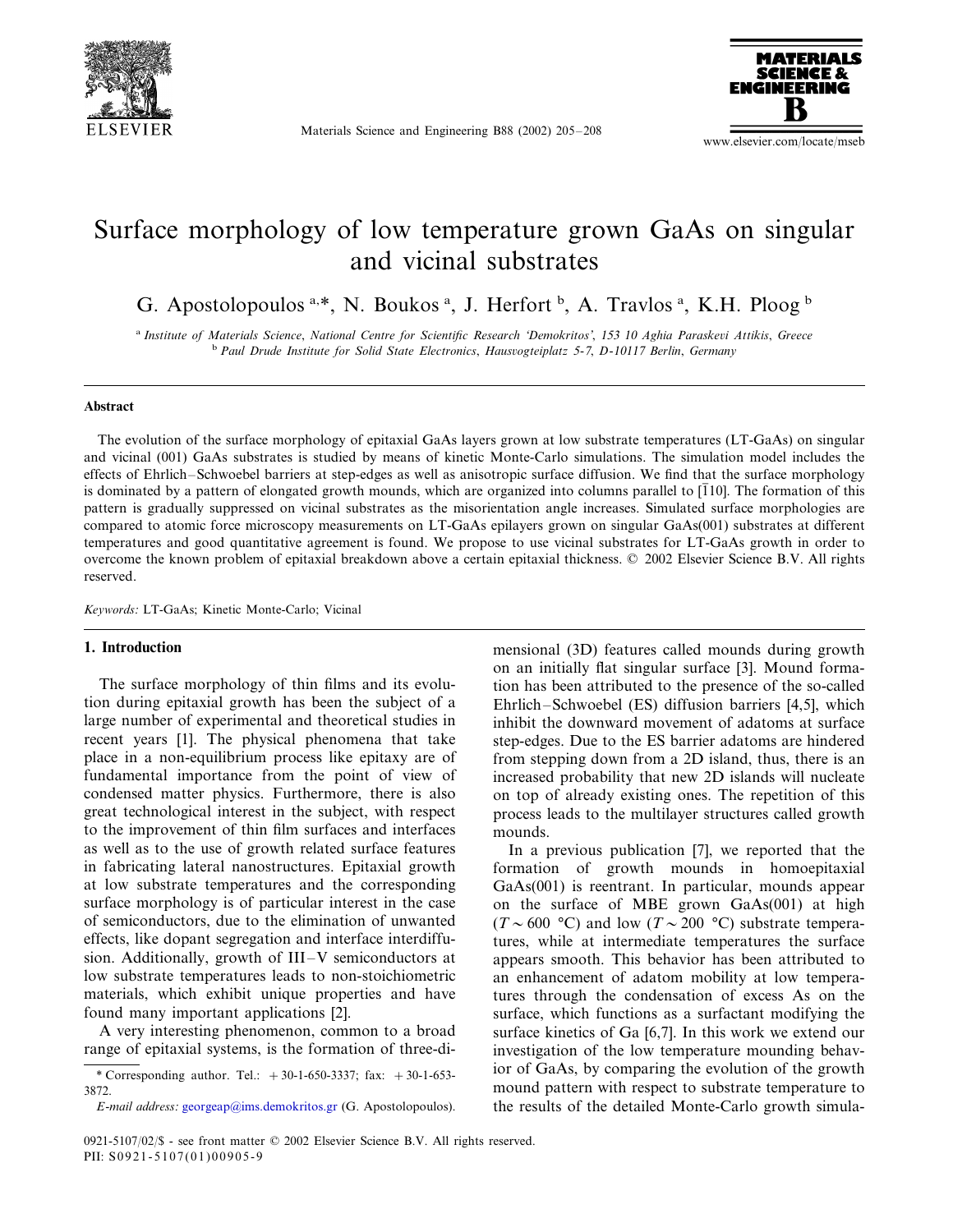tions. Furthermore, we discuss the relevance of the effect of mound formation to the breakdown of perfect epitaxial growth when a certain epitaxial layer thickness is exceeded, and we propose a possible way of overcoming the epitaxial thickness limit by growth on vicinal substrates.

# **2. Simulation model**

The growth model invoked here is based on previous work about kinetic Monte-Carlo simulations [8,9] of homoepitaxy in metallic and semiconductor systems. The basic assumptions are: an  $fcc(001)$  substrate with neither bulk vacancies nor overhangs allowed; atoms are deposited randomly on the substrate at a rate *f* and are finally incorporated at fourfold hollow (4FH) sites; and only the group-III species kinetics are considered, since growth is limited by the supply of Ga under the given MBE conditions. This justifies also the use of an fcc lattice, since we consider only the Ga sublattice. The incorporation of a deposited atom proceeds in two steps:

- 1. *Downward funneling*. If the atom impinges on top of a surface atom or at a step-edge, it moves downward to one of the neighboring 4FH sites chosen randomly [10]. Otherwise, if the atom impinges directly on a 4FH site, no movement takes place at this stage. This process corresponds to the fact that initially deposited adatoms will dissipate some of their condensation energy. Šmilauer and Vvedensky [9] have extensively used a similar incorporation mechanism, and have shown that it is crucial for the simulation of GaAs growth. This implementation of funneling has been generally used in simulations of metallic systems, and we adopt it here because it is naturally formulated for the fcc lattice and does not require the introduction of free parameters. However, a microscopic interpretation is still lacking for semiconductor surfaces.
- 2. *Diffusion*. Once the atoms have reached a 4FH site they are allowed to diffuse on the surface. The

atoms may hop to one of their neighboring 4FH sites along the next-nearest-neighbor direction. The hopping rate is given by  $R(E,T) = R_0 \exp(-E)$  $k_B T$ ), where *E* is the diffusion barrier and the prefactor  $R_0$  is assigned a value of  $R_0 = 2k_B T/h$ , where *h* is Planck's constant [9]. The diffusion barrier comprises a substrate contribution  $E_a$ , a contribution *E*<sup>n</sup> from each in-plane bond and an additional barrier  $E<sub>s</sub>$  when an adatom goes down a step, which corresponds to the ES barrier. In order to account for anisotropic surface morphologies, we introduced an anisotropy in the substrate contribution to the barrier. Thus, we distinguish two different substrate barriers along the diffusion directions on the (001) surface,  $E_{\rm a}^{\rm [110]}$  and  $E_{\rm a}^{\rm [110]}$  and we define an anisotropy factor  $\alpha = \exp\{-(E_a^{[110]} - E_a^{[110]})/$  $k_B T$ . Simulations were performed on square substrates with periodic boundary conditions. We used the values  $E_a^{[110]} = 0.7$  eV,  $E_s = 0.1$  eV,  $E_n = 0.23$  eV, and  $\alpha = 1.33$  for the model parameters. The deposition rate was kept constant at 1 monolayer  $s^{-1}$ .

# **3. Results and discussion**

# 3.1. *Singular substrates*

Fig. 1 shows atomic force microscopy (AFM) images of the surface of  $1 \mu m$  thick GaAs epilayers grown by MBE at low substrate temperatures. The sample preparation and growth process is the same as described in a previous publication [6]. As can be seen in the figure, a growth pattern emerges as the growth temperature *T* is reduced. The pattern consists of mounds elongated along  $\overline{110}$ , which are organized into columns running roughly parallel to  $\overline{110}$ . The height of the mounds increases with decreasing *T*, while their lateral dimensions decrease and they become more asymmetric.

Fig. 2 shows gray-scale images of surface morphologies obtained by simulating the growth of 1  $\mu$ m thick GaAs epilayers at different growth temperatures. A



Fig. 1. AFM images of 1 µm thick GaAs epilayers grown at different substrate temperatures: (a) 260; (b) 230; and (c) 210 °C. The area of the images is  $500 \times 500$  nm and the gray scale corresponds to a height difference of 8 nm.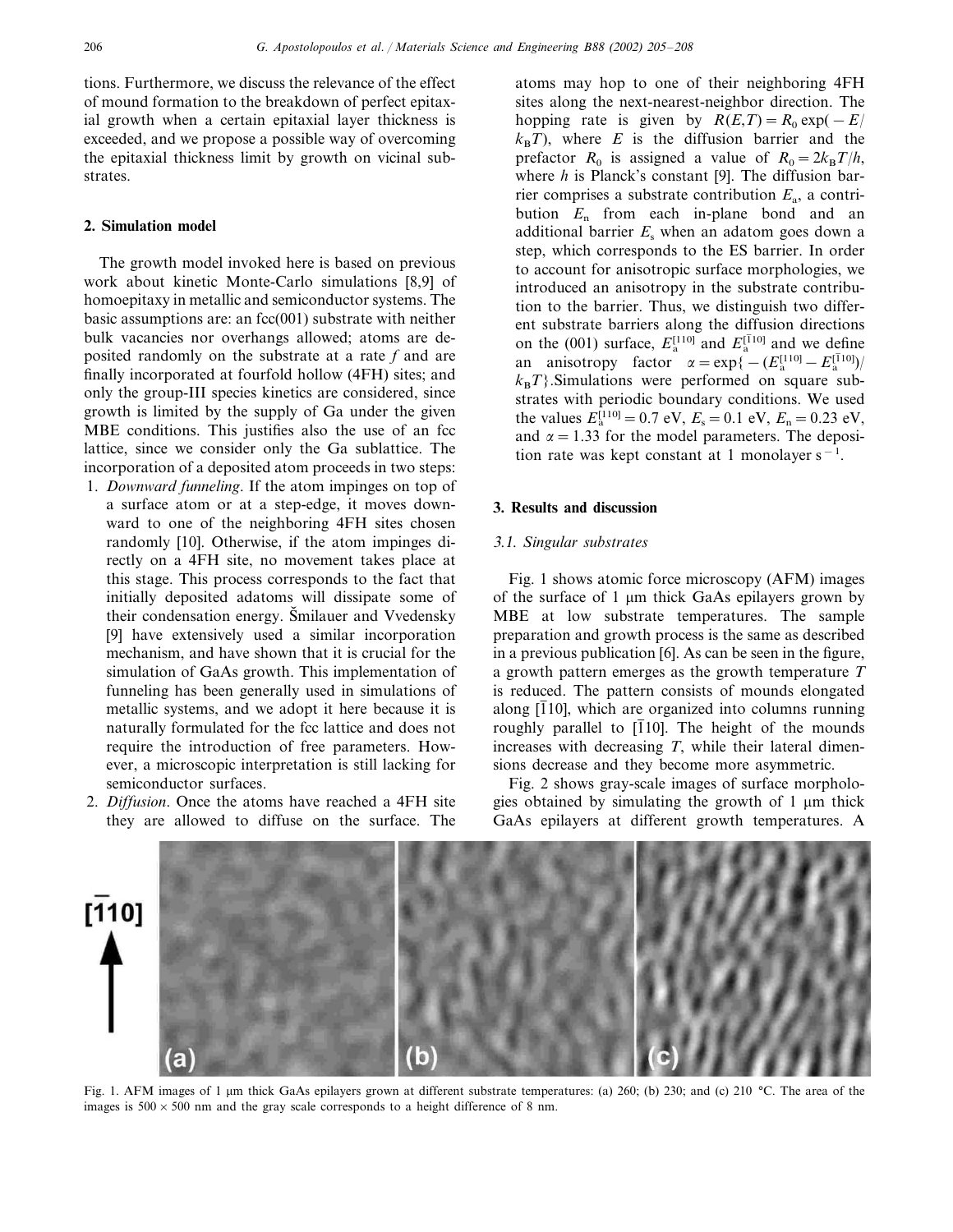



Fig. 2. Gray-scale images of the surface morphologies obtained from growth simulations of 1 µm thick GaAs(001) layers at different growth temperatures: (a) 260; (b) 230; and (c) 210 °C. The area of the images is  $500 \times 500$  nm and the gray scale corresponds to a height difference of 8 nm.

direct comparison between the simulation results of Fig. 2 and the AFM images of Fig. 1 shows that our growth model reproduces the main features of the surface morphology, i.e. the appearance of a growth mound pattern, elongated along  $\overline{11}01$ , which fades out as the temperature is increased.

For a quantitative analysis of the surface characteristics, we calculate the height–height correlation function  $G(x, y) = (1/2)\langle h(x + x', y + y')h(x, y)\rangle_{(x', y')}$ , where *h* is the height relative to the average height,  $\langle \cdots \rangle$  denotes an averaging over the entire image area, and *x* and *y* are parallel to [110] and [110], respectively. The root-meansquare (rms) width (roughness) is given by  $w = \sqrt{G(0, 0)}$ . The position of the first maximum of  $G(x, 0)$  corresponds to the average distance between growth mounds parallel to [110], thus, twice the lateral mound radius  $R_c^{[110]}$ . The data extracted from the height–height correlation functions are presented in Fig. 3 as a function of growth temperature. A direct comparison between the experimental and simulation results shows that our growth model reproduces the main features of the surface morphology. The agreement for the radius  $R_c^{[110]}$  is excellent, while for the surface width the behavior is described qualitatively and the simulation yields realistic values. Thus, we conclude that the ES step-edge barrier picture may describe satisfactorily the surface morphology of epitaxial GaAs on (001) singular substrates at low growth temperatures. It should be noted that the values of  $E_a$  and  $E_s$  used here are smaller than those for the high temperature case (1.54 and 0.175 eV, respectively [9]). This modification of adatom kinetic properties has been attributed to condensation of excess As on the surface at low temperatures [6,7], which acts as a self-surfactant. Ga adatoms are first deposited on top of this excess As layer, on which they have a lower diffusion barrier. Since such a surfactant effect is temperature dependent, one would expect that the diffusion barriers should also depend on temperature. In order to keep our model as simple as possible, we did not consider temperature

dependent barriers. However, the very good agreement between simulation and experiment shows that this effect is of minor importance.

# 3.2. *Vicinal substrates and epitaxial breakdown*

As a consequence of mound formation the surface of LT-GaAs samples have an increased roughness. Eaglesham et al. [11] proposed that surface roughness might be the origin of the well-known problem of epitaxy breakdown in low-temperature growth, which occurs above a limiting epitaxial thickness. This breakdown begins with the nucleation of the so-called 'pyramidal defects' [12], which appear as bunches of stacking faults and twins on (111) planes. Since we observe the formation of a regular anisotropic pattern in the developed surface roughness, we assume that there is a relation between the roughness pattern and the pyramidal defects. Consequently, a way to overcome the epitaxial breakdown limitations would be to suppress the formation of the mound pattern.

In systems exhibiting mound formation this may be accomplished by the use of vicinal substrates. The development of mounds on a vicinal surface is governed



Fig. 3. Surface width *w* (circles) and mound radius  $R_c^{[110]}$  (triangles) as a function of growth temperature for  $1 \mu m$  thick GaAs epilayers. The dashed and continuous lines represent the simulation results for *w* and  $R_c^{[110]}$ , respectively.